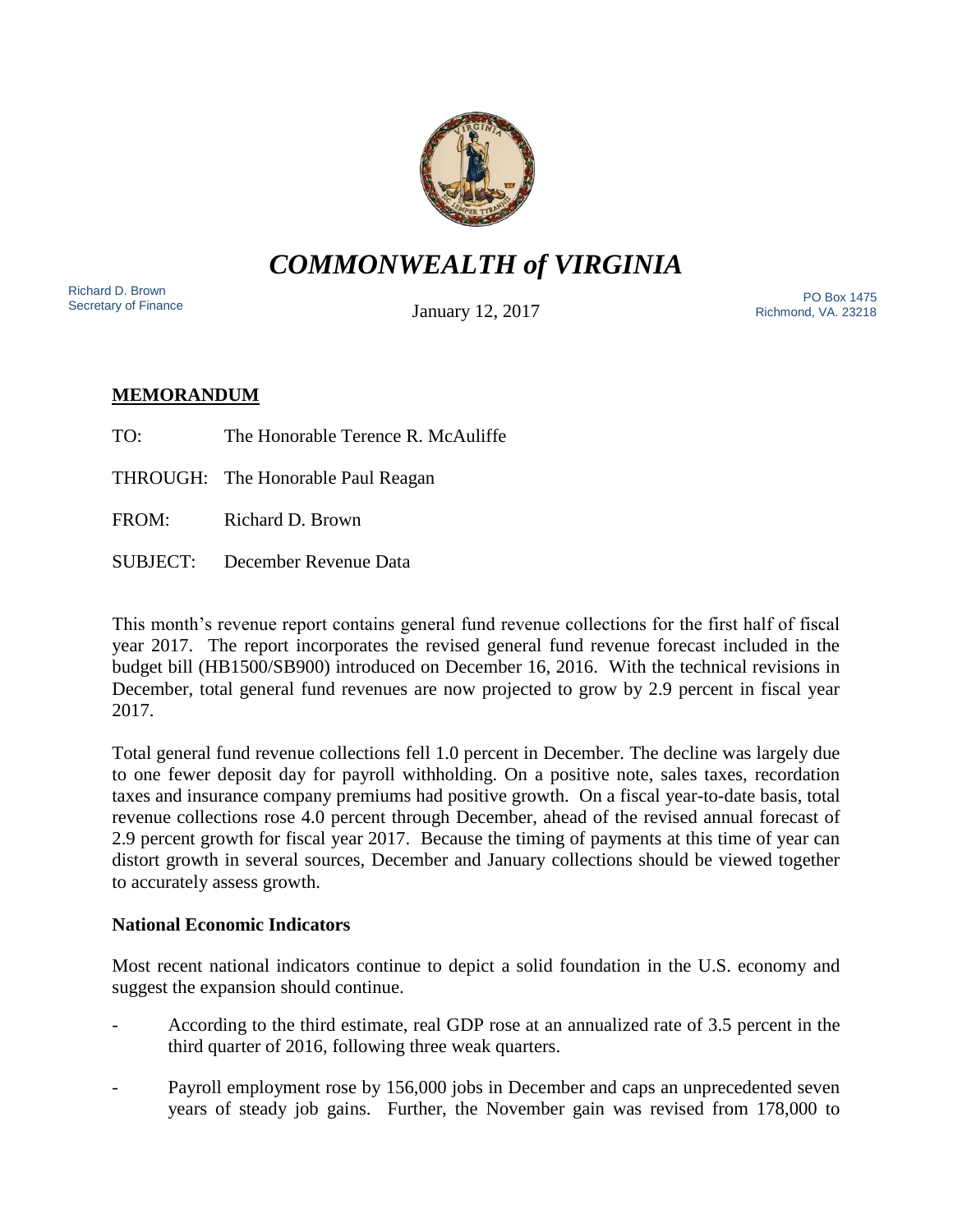204,000. In a separate report, the unemployment rate edged higher to 4.7 percent as more workers entered the labor force.

- Initial claims for unemployment fell by 28,000 to 235,000 during the week ending December 31. The four-week moving average fell by 5,750 to 256,750. The low level of claims is consistent with a healthy job market.
- The Conference Board's index of leading indicators remained unchanged in November, following a 0.1 percent increase in October.
- The Conference Board's index of consumer confidence rose 4.3 points to 113.7 in December, it is at the highest level since 2001. The present conditions component fell, while the expectations component increased for the month.
- Activity in the manufacturing sector advanced in December, with the Institute of Supply Management index increasing from 53.2 to 54.7.
- The CPI rose 0.2 percent in November after rising 0.4 percent in October and stands 1.7 percent above November 2015. Core inflation (excluding food and energy prices) increased 0.2 percent in November and is 2.1 percent above a year ago.
- At its December meeting, the Federal Reserve announced that there is no sense of urgency to raise rates again; the consensus is that the risks to the economic outlook remain roughly balanced.

# **Virginia Economy**

In Virginia, payroll employment rose 1.0 percent in November from November of last year. Northern Virginia posted growth of 2.2 percent, Hampton Roads fell 1.6 percent, and Richmond-Petersburg was up 0.9 percent from last year. The seasonally adjusted unemployment rate was up 0.1 percentage points to 4.2 percent in November. The unemployment rate is the same as in November of last year.

The Virginia Leading Index rose 0.4 percent in November after rising 0.1 percent in October. Initial unemployment claims improved, while auto registrations fell and the U.S. leading indexes remained unchanged in November. The indexes for Lynchburg, Harrisonburg, and Staunton decreased, the indexes for Charlottesville and Bristol were unchanged, and the indexes for the remaining MSAs increased in November.

#### **December Revenue Collections**

Total general fund revenue collections fell 1.0 percent in December. The decline was largely due to one fewer deposit day for payroll withholding. On a positive note, sales taxes, recordation taxes and insurance company premiums had positive growth. On a fiscal year-to-date basis, total revenue collections rose 4.0 percent through December, ahead of the revised annual forecast of 2.9 percent growth. Because the timing of payments at this time of year can distort growth in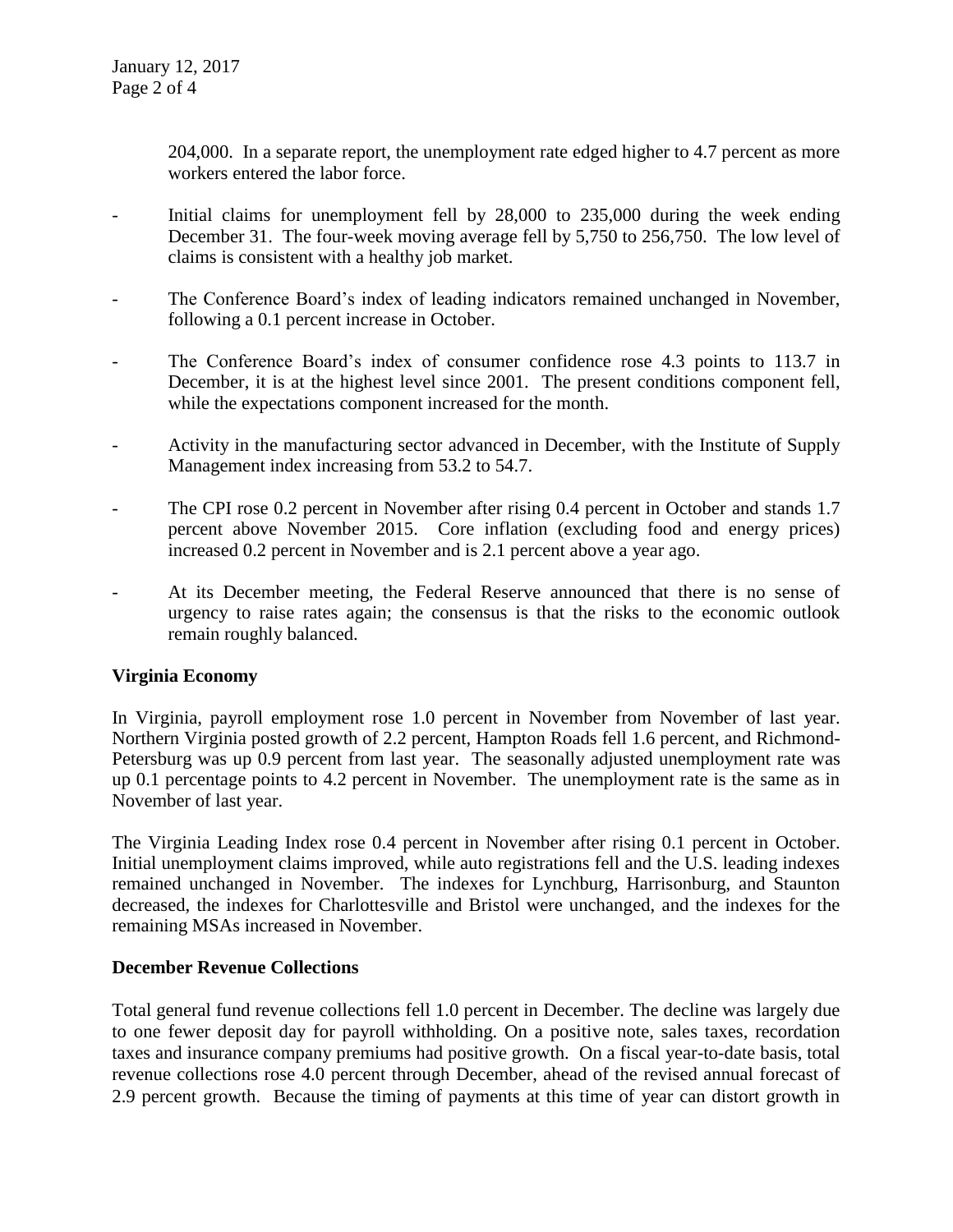January 12, 2017 Page 3 of 4

several sources, December and January collections should be viewed together to accurately assess growth.

*Net Individual Income Tax (70% of general fund revenues)*: Through December, collections of net individual income tax rose 4.8 percent from the same period last year, ahead of the revised annual estimate of 2.9 percent growth. Performance in each component of individual income tax is as follows:

*Individual Income Tax Withholding (63% of general fund revenues)*: Collections of payroll withholding taxes declined 5.8 percent for the month mainly due to one less deposit day. Year-to-date, withholding collections are 4.5 percent ahead of the same period last year, ahead of the revised annual estimate of 3.6 percent growth. The timing of year end withholding submissions and bonus-related withholding payments can distort monthly growth, so December and January must be considered together for an accurate assessment of growth in this source.

*Individual Income Tax Nonwithholding (16% of general fund revenues)*: Collections in this source were \$165.0 million in December compared with \$157.5 million in December of last year. Year-to-date, collections for the first half of the fiscal year rose by 1.5 percent, ahead of the annual estimate of a 0.7 percent decline.

December and January are significant months for collections in this source, and receipts can be distorted by the timing of payments. Taxpayers have until January 17 to submit their fourth estimated payment for tax year 2016 and some of these payments are received in December. A clearer assessment of growth will be possible at the end of January, when all quarterly payments have been received.

*Individual Income Tax Refunds*: December is not a significant month for refund activity, as it concludes tax year 2015 refund processing. Through December, the Department of Taxation issued \$257.9 million in refunds compared to last December's \$288.7 million.

*Sales Tax (18% of general fund revenues)*: Collections of sales and use taxes, reflecting November sales and fewer refunds issued to numerous companies than last November, rose 10.4 percent in December. November represents the beginning of the holiday shopping season and a clearer assessment of the season will be possible after receiving December sales tax payments due in January. On a year-to-date basis, collections have declined 0.2 percent, trailing the annual estimate of 2.7 percent growth. Adjusting for the accelerated sales tax program, sales tax collections have declined by 0.1 percent year-to-date, lagging the forecast.

*Corporate Income Tax (4% of general fund revenues)*: December is a significant month for corporate income tax collections as quarterly estimated payments are due for most corporations. Collections of corporate income taxes were \$144.9 million in December, compared with receipts of \$149.4 million in December of last year, a 3.0 percent decline. Year-to-date collections have increased 9.5 percent from the same period last year, ahead of the revised annual estimate of a 3.8 percent growth.